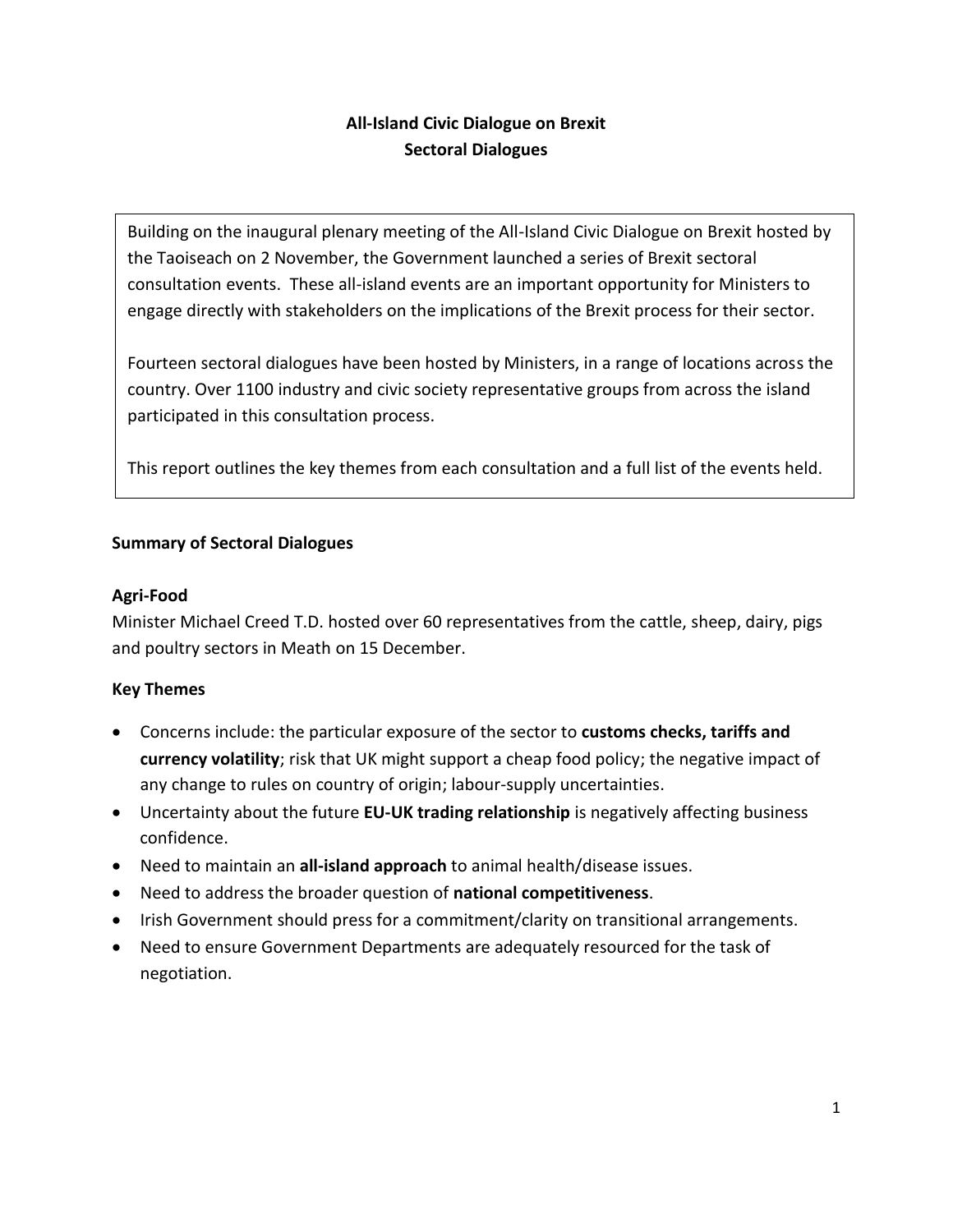### **Seafood**

Minister Michael Creed, T.D. hosted over 100 representatives of the Seafood sector in Dublin on 1 February.

### **Key Themes**

- The seafood and fishing industries are uniquely exposed, given the **sharing of fishing grounds with the UK**. Key concerns include the potential loss of access to fishing grounds in the UK zone and possible attempts by the UK to increase its current quota share.
- Links between **access, quotas and the broad trade agenda** were emphasised and maintaining those linkages in negotiations with the UK will be essential.
- Irish businesses need to consider **market diversification** to reach ambitious targets set under Foodwise 2025.
- The industry needs to be united, both nationally and across the EU, to **ensure fishing is a visible priority** going into negotiations.

## **Prepared Consumer Foods, Horticulture, Cereals, Tillage, Animal Feed, Forestry**

Minister Michael Creed T.D. and Minister of State Andrew Doyle T.D. hosted 80 delegates in Meath on 8 February, to discuss the implications of Brexit on forestry, prepared consumer foods, horticulture and animal feeds/cereals.

- Particular **exposure of the agri-food sector** to Brexit.
- **Currency devaluation** and heightened **volatility** creates challenges for exporters.
- Significant concern over Brexit's **"cost of doing business"**: potential tariffs for agri-food exports, increased transport costs & time delays, border & customs processing costs, regulatory, labelling, packaging, and standards divergence.
- **Market diversification** will be challenging, as the UK is the sole or major market for many in the agri-food sector. Shortage of **language and innovation skills** could hinder market diversification.
- Uncertainty leading to the **postponement of investment** decisions.
- Reliance on **migrant labour** in UK food industry their future status needs to be clarified.
- Sector should focus on a campaign in the UK to highlight the qualities of reliable, safe food in order to maintain their market share.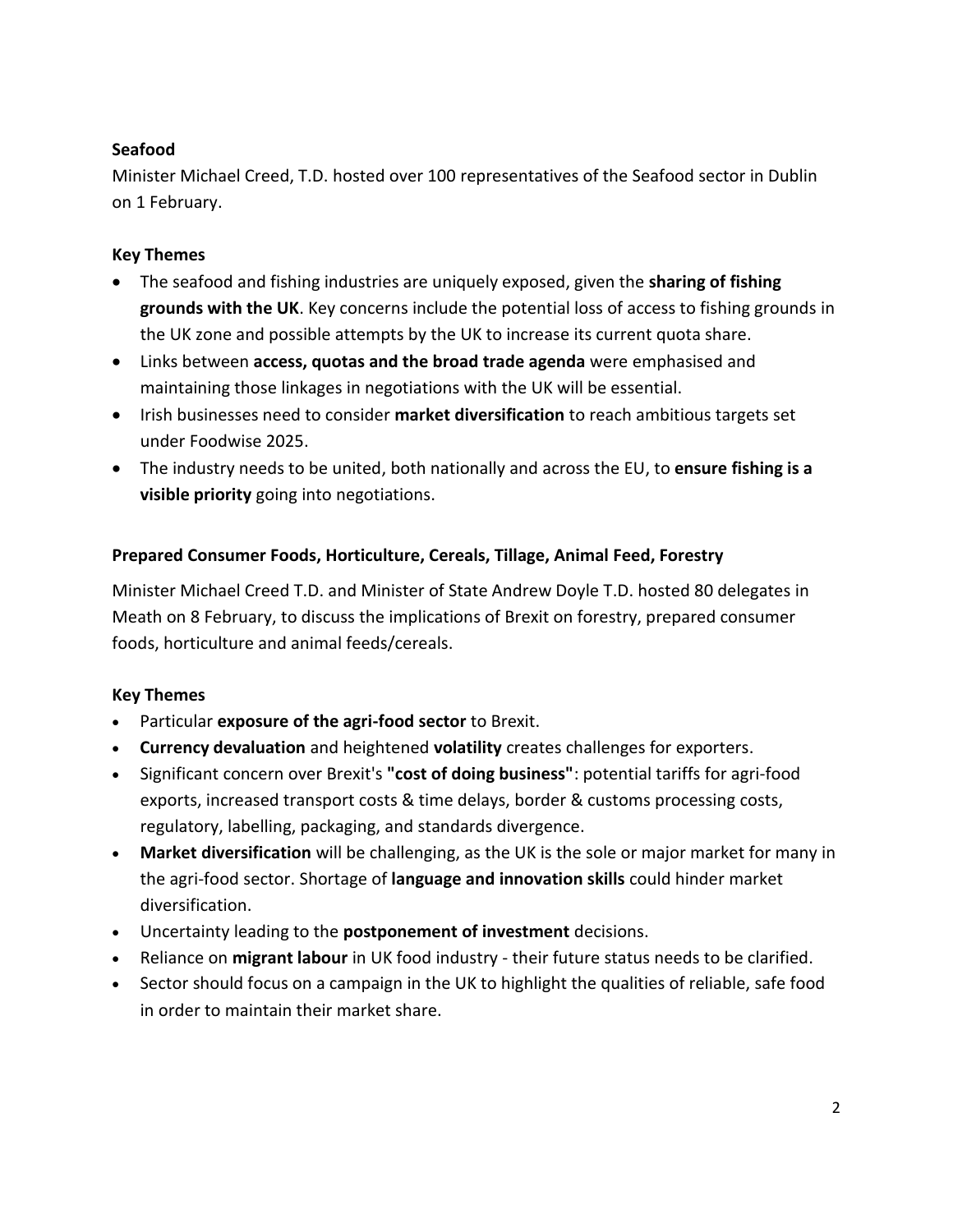#### **Jobs, Enterprise and Innovation**

Minister Mary Mitchell O'Connor T.D. and Minister of State, John Halligan T.D., hosted over two hundred stakeholders in Carrick-on-Shannon on 30 January, to discuss the impact on jobs, enterprise and innovation.

#### **Key Themes**

- Challenge is to **grow our economy** while simultaneously continuing to **diversify markets**.
- The importance of **competitiveness and market reach** for companies and potential administrative burdens arising from Brexit.
- Significant concern over the imposition of a hard border, including impact of possible **tariffs**, restrictions on the **transit of goods** and the protection of **workers' rights**.
- Opportunities for Ireland in **financial services, pharma and technology**.
- Opportunities for **attracting researchers.**
- **Innovation** key to addressing challenges posed by Brexit; there are opportunities to build and deepen relationships both with the UK, and outside the UK.
- Need to focus attention on the **impact of Brexit on the Regions**.

#### **Energy**

Minister Denis Naughten T.D. met with over 65 representatives drawn from industry, community and academia in Roscommon on 6 February, to discuss the potential impact of Brexit on the energy sector.

- Risk to the **security of energy supply**; the negative impact of **uncertainty on energy investment decisions**; fear of **tariffs**; and concern over potential divergence of energy and climate policy between the UK and Ireland.
- Importance of **investment to reduce reliance on gas and oil** and the need to keep energy high on the agenda in the negotiations.
- **De-carbonisation** and a drive towards energy independence were suggested as potential mitigation strategies.
- Significant concern on the risks to the **All-Island Single Electricity Market** and there is a need to better communicate its importance to consumers. **Horizon 2020 funding** important for North/South cooperation on research into renewable energy.
- A number of **potential opportunities** for Ireland were considered including; exporting clean energy to the UK, becoming more self-sufficient in energy, and as a leader in innovation and research.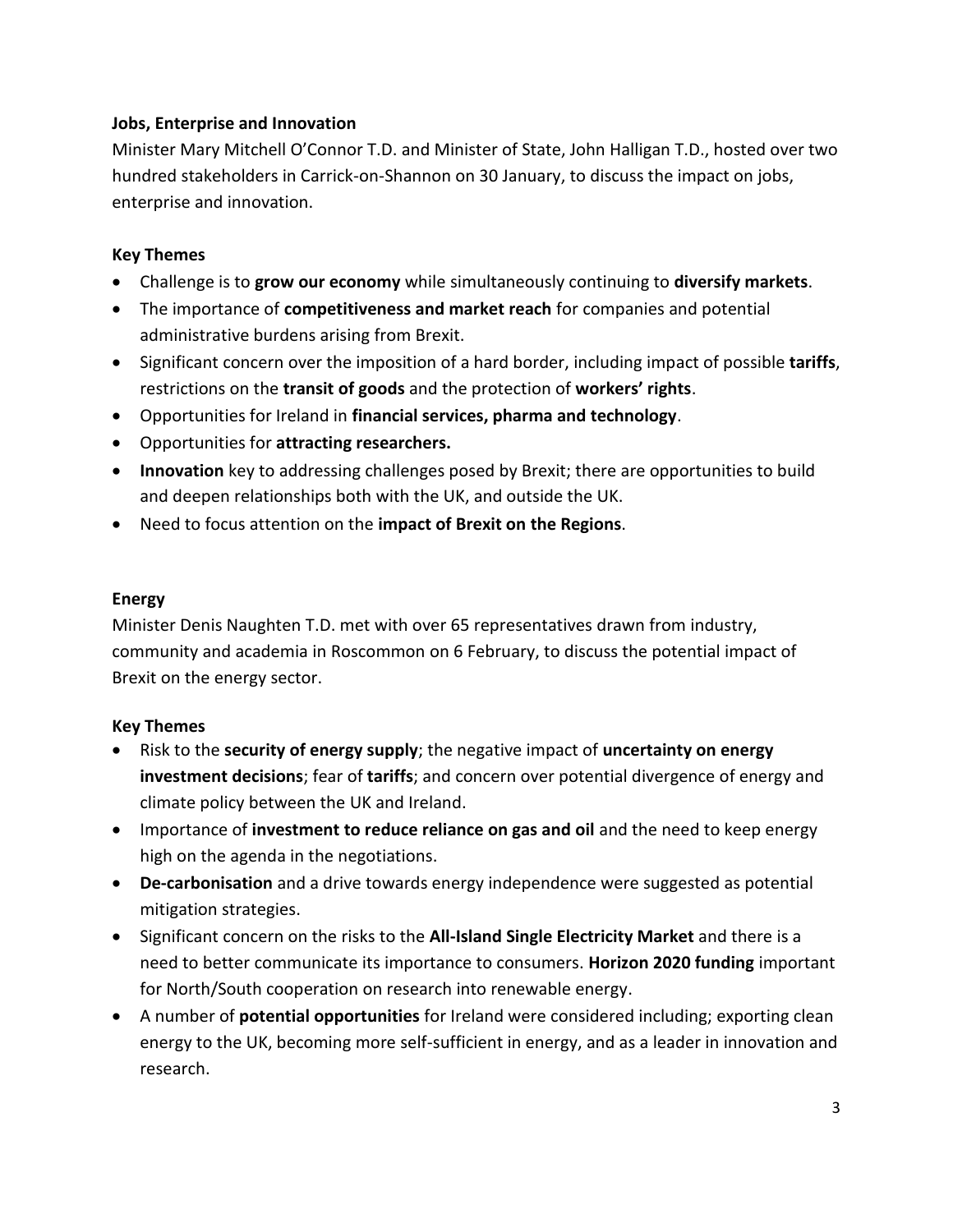### **Transport**

Minister Shane Ross T.D. hosted an All-Island Dialogue on the impact of Brexit on the transport sector in Dundalk on 23 January, attended by over one hundred industry representatives.

### **Key Themes**

- **IMMED 10** Immediate **vulnerability of the sector** in terms of: currency exposure; the impact of uncertainty on business and investment decisions; access to labour; and the impact on regional development.
- Concerns about the **land bridge** with the UK and the status of **goods in transit**; the impact of **customs checks** on the cross-border transit of goods; and infrastructure challenges for ports.
- Concerns about future **air connectivity** with the UK, including the loss of aviation traffic rights and the right of certain major Irish airlines with majority shareholding in the UK or outside the EU to continue to operate in the EU.
- Need **acceleration of investment in infrastructure** and to communicate that Ireland is open for business.
- The need for **increased lobbying by industry** with their EU counterparts.
- Called on Government to be **proactive in building alliances** with other EU Member States to ensure that Ireland's unique concerns are understood.

## **Tourism and Hospitality**

Minister Shane Ross, T.D. and Minister of State Patrick O'Donovan T.D. heard from representatives of the tourism sector in Dundalk on 23 January.

- The preservation of the **Common Travel Area** should be the primary objective and the Government should campaign hard to ensure that there is no border on the island.
- To maintain **competitiveness and value for money**, there should be no additional tax or regulatory burdens on industry and there should be a reduction in key operating costs such as insurance and utilities.
- Importance of **all-island promotion of the tourism industry** and concerns that a potential loss of EU funding would undermine product development, particularly in the border areas. There was a call for **greater investment** in the tourism sector, including an increased marketing budget for tourism bodies.
- The need for **market diversification**, including an enhanced focus on European markets.
- Sustaining access, in particular as regards future **air connectivity** with the UK, is crucial.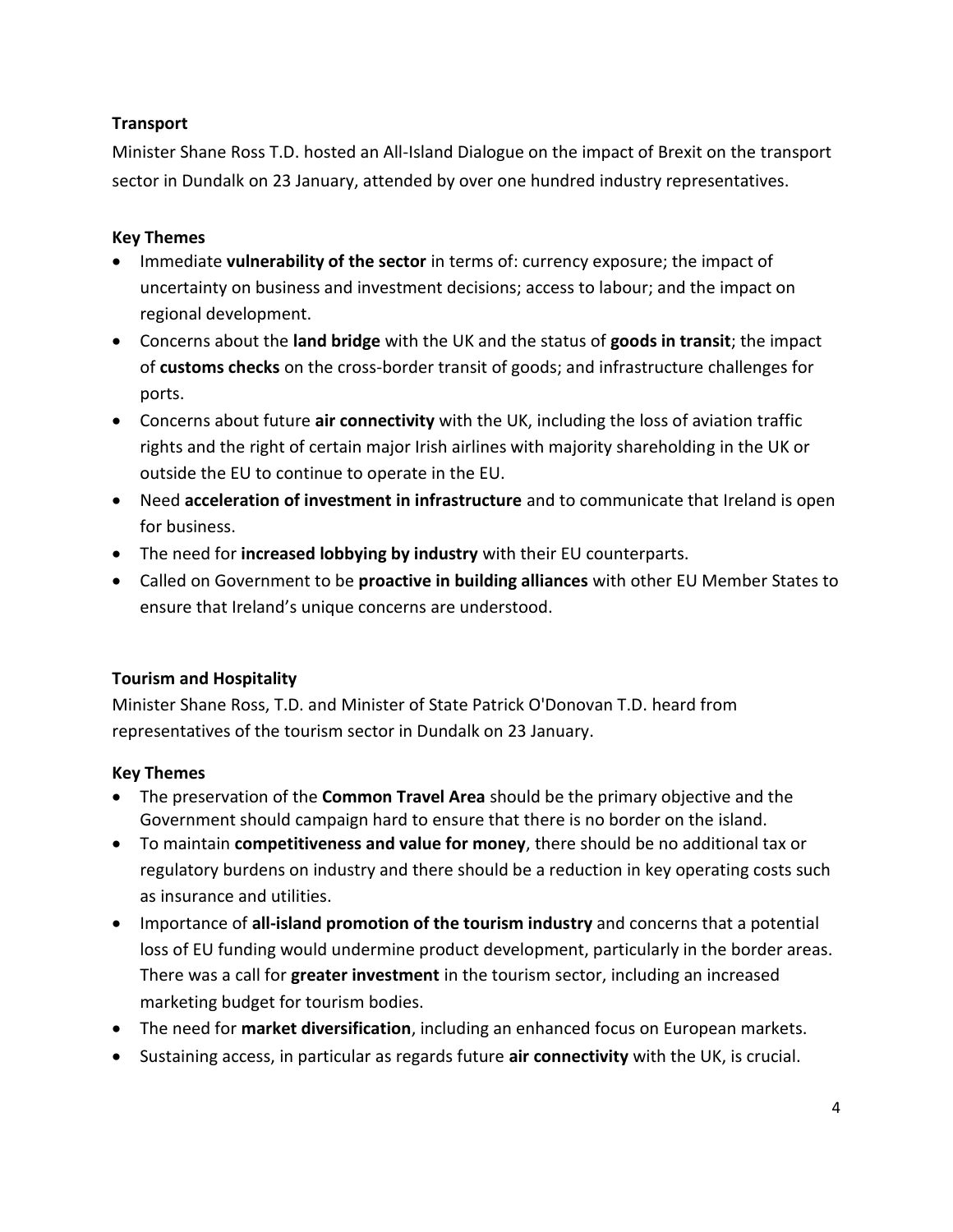### **Further Education & Training**

Minister of State John Halligan T.D. met with representatives of the Further Education and Training Sector in Dublin on 14 December.

### **Key Themes**

- **IMPORTANCE OF the Common Travel Area** for both students and staff.
- Potential impact on recognition of professional qualifications, **student flows** in both directions (linked to EU funding), uncertainty for cross-border apprenticeships.
- Importance of **EU funding** for cross-border education services, student exchange programmes, joint programmes and Erasmus engagement.
- Need to **identify and deliver skills** required in a 'post Brexit' context, including languages, finance, legal, contract negotiation, to mitigate the potential impact on employment.
- A long transition period is required, with the identification of both regions as a **single education sector** to facilitate continued mobility and co-operation.

### **Higher Education & Research**

Minister Richard Bruton T.D. met with representatives from the Higher Education and Research sector in Dundalk Institute of Technology on 19 December.

- Implications of Brexit for students and staff across the island, including **choice of institution and mobility**.
- Need clarification on: **entitlement to education in the UK**, recognition of professional qualifications, fees and access to financial supports.
- **Contribution of research to the economy and jobs** and the risks and opportunities for research funding, public and private, including **EU funding**.
- Ireland should be promoted, within the EU and internationally, as a welcoming destination for researchers and students.
- Opportunity to **promote the island as a Centre of Excellence** for research, project management and world-wide collaboration. Linked to this is the need to address key infrastructural needs, such as housing, childcare and other social factors.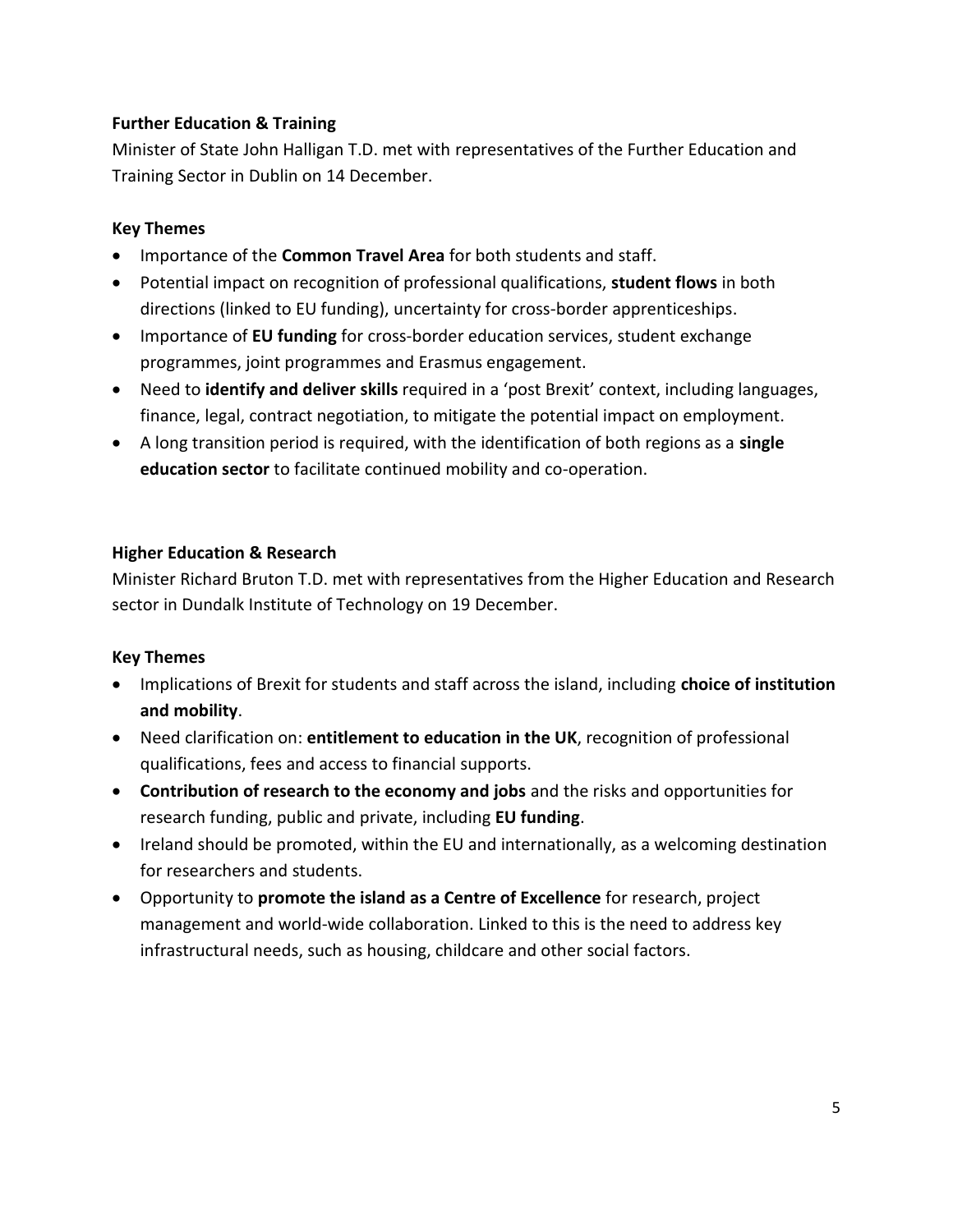### **Primary and Secondary Education**

Minister Richard Bruton T.D. hosted a dialogue for the primary and secondary education sector in Dublin on 23 January.

#### **Key Themes**

- Concerns included mutual recognition of teaching qualifications; capacity of schools to cater for minorities; **pensions and employment rights** for staff living and working in different jurisdictions.
- Need curriculum amendments to meet **demands for modern languages** and better knowledge of citizenship and politics in school leavers.
- Access to UK 3rd level training is important to ensure a sufficient supply of teachers.
- Importance of **EU funding** (particularly InterReg and Peace Funding) in sustaining crossborder co-operation beyond the immediate term. EU funding plays a vital role in widening horizons, building stability and for Irish language programmes in Northern Ireland.

#### **Human Rights under the Good Friday Agreement**

Minister Flanagan hosted over 90 delegates in Maynooth University on 13 February, to discuss the implications of Brexit for Human Rights under the Good Friday Agreement.

- The **importance of upholding the Good Friday Agreement chapter on rights**, safeguards and equality of opportunity, as an integral part of the Agreement as a whole.
- A **potential role for the Joint Committee of Human Rights Commissions** in examining/auditing the potential impact of Brexit on human rights under the Good Friday Agreement.
- An **important role for civil society and academia in contributing to audit and advocacy** on the rights implications of a UK withdrawal from the European Union. The value of seeking to maintain access for civil society groups to **EU human rights NGO networks**.
- The **value of a Bill of Rights for Northern Ireland** as referred to in the Good Friday Agreement, in mitigating some of the potential rights impacts of Brexit for Northern Ireland.
- The **value of a Charter of Rights** for the island of Ireland as referred to in the Good Friday Agreement. This would also support the provision in the Agreement on equivalence of rights on the island.
- The possibility that EU law (Articles 2, 6, 21 TEU) would support / require **the inclusion of provisions on human rights and equality in the European Council guidelines** for the EU-UK Article 50 negotiations and the future EU relationship with the UK as a third country. This may also be relevant for areas such as the UK's participation in EU police and justice cooperation measures and EU-UK cooperation on UN Security Council Resolution 1325.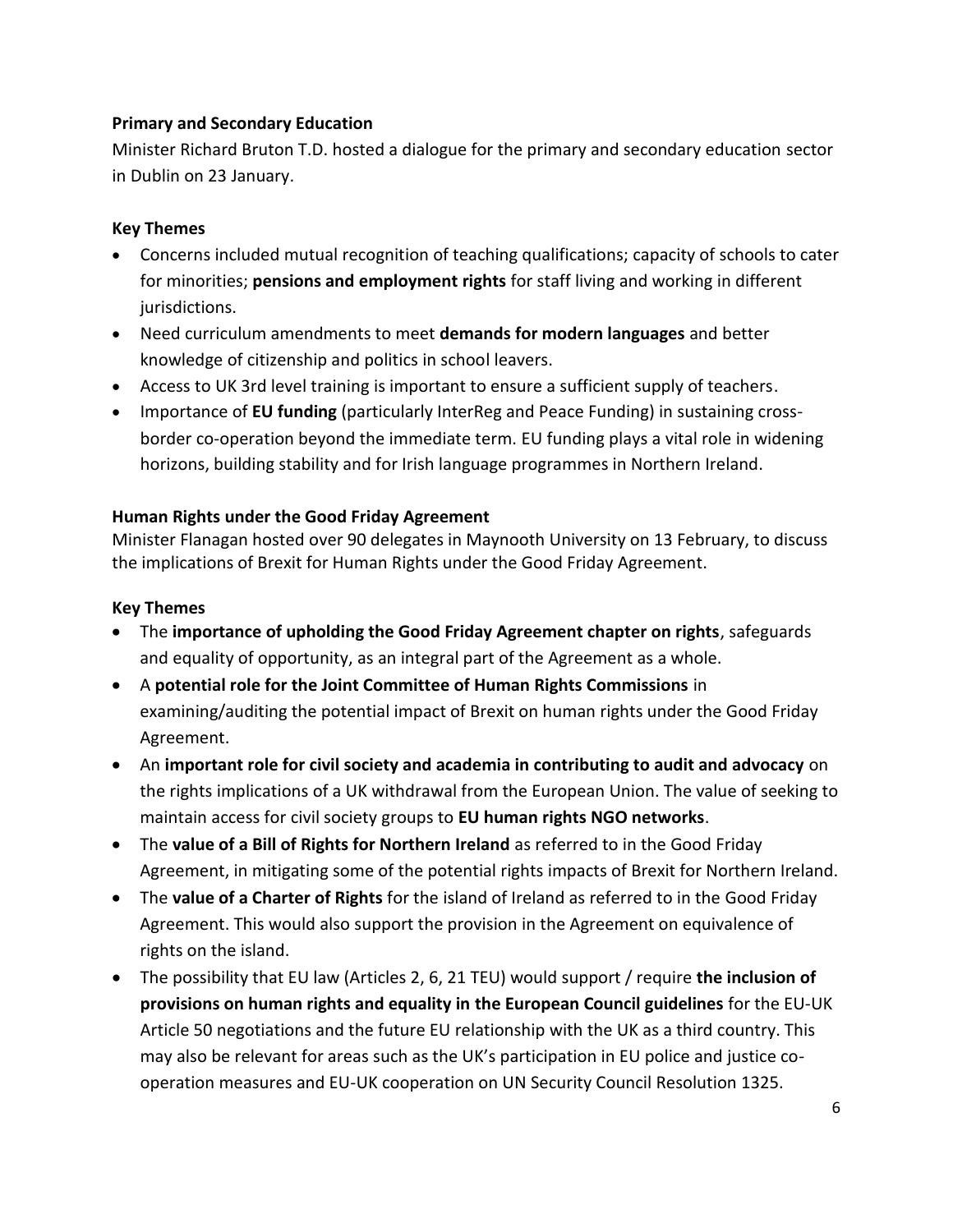### **Heritage, Culture & Rural Ireland**

Minister Heather Humphreys hosted an all-island dialogue for over 100 stakholders on the implications of Brexit on 'Culture, Heritage, Regional SMEs & the Impact on Border & other Rural Communities' in Cavan on 6 February.

## **Key Themes**

- Reduced investment related to uncertainty in the markets; challenges for the agri-food and tourism industries; data protection issues; the importance of the €1.4bn Creative Europe Programme to the Arts Community, North and South; loss of other **EU funding**.
- Implications for **cross-border health** and education sector agreements and possible disruption to the work of **North-South Implementation Bodies** established under the Good Friday Agreement.
- Other issues relating to the border included: the transit of goods; increased complexity regarding VAT and other taxation; difference in labour market costs North & South; risk of rural de-population if any Brexit-related opportunities are confined to the Dublin area.
- Desirability of maximising engagement by the NI Executive & need for all-island solutions.

## **Children and Young People**

Minister Katherine Zappone T.D. hosted an All-Island Dialogue on Children and Young People in Dublin on 30 January, attended by some 60 children and young people and representative bodies from across the island.

## **Key Themes**

- Young people expressed concern about the potential **day-to-day impact of Brexit** and emphasised the importance of the **Common Travel Area** in maintaining family ties and educational and employment opportunities.
- Young people noted the importance of communicating our **commitment to the European Union** and the benefits of the Erasmus programme.
- Participants expressed concern over the **protection of the Good Friday Agreement** and its human rights provisions. The importance of **EU Funding** for all-island bodies was stressed.
- There was a call to guarantee the protection of **children's rights**, including through continued cooperation with the UK in the criminal justice sphere.

### **Pensions, Social Welfare Rights and Social Insurance**

Minister Varadkar hosted a sectoral dialogue on Pensions, Social Welfare Rights and Social Insurance in Dublin on 16 February. Due to the timing of this session, it was not possible to include the outcomes in this document. An update will be provided at the Plenary.